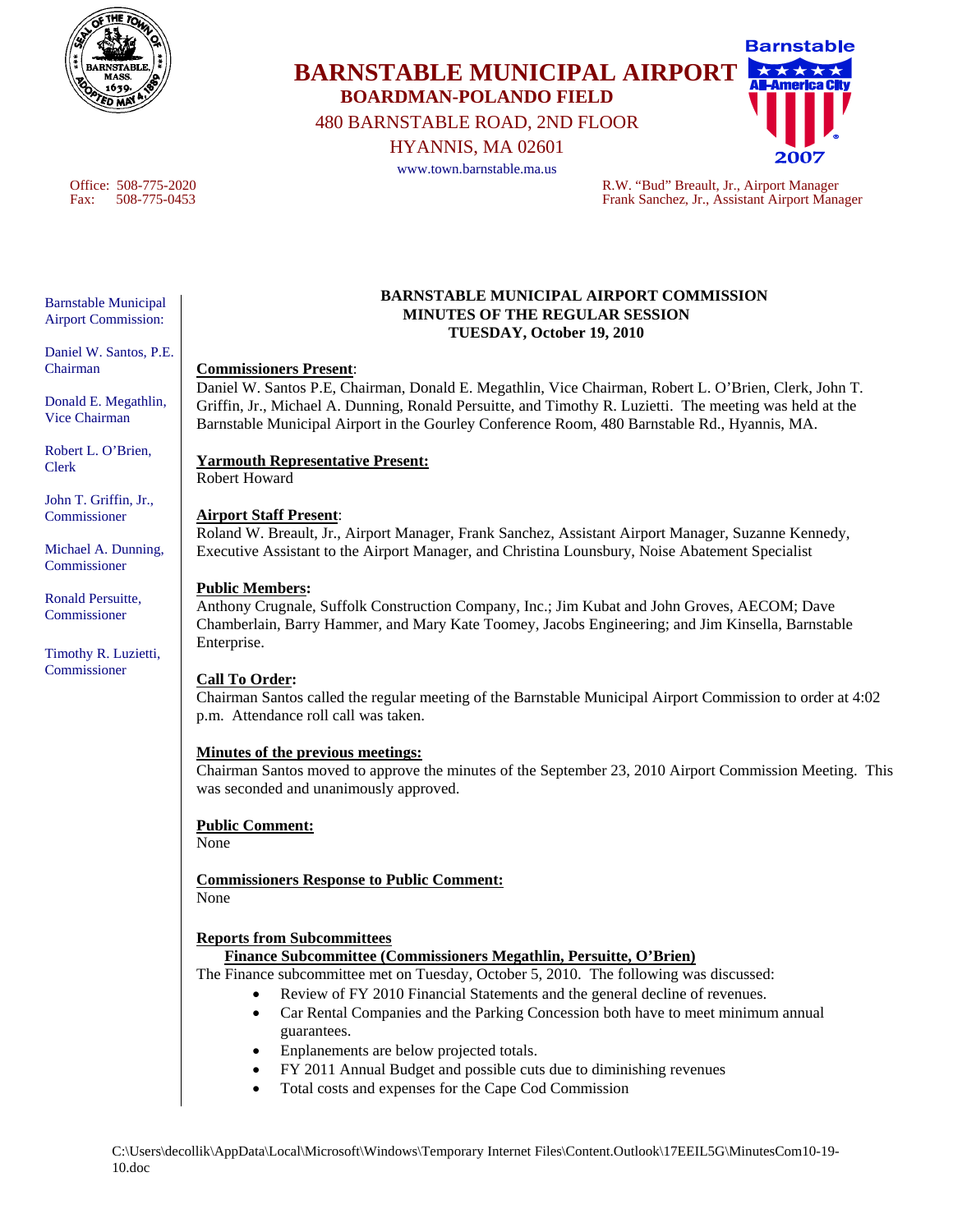- Potential airline service between Cape Cod. New York and Connecticut.
- New Jet fuel provider services and possible volume sale discounts
- PFC preliminary application has been filed with the FAA

#### *Commissioner Dunning joined the meeting at 4:08 p.m.*

- Terminal Construction funding and delays due to the lawsuit
- Property Management Study was approved to determine best possible use of airport properties.
- The Kmart property lease must be addressed following the Chapter 30B laws, and so staff felt this should not be addressed until the Property Management Study was complete. A workshop was recommended to review the study in a few months.

#### **Infrastructure Subcommittee (Commissioners Griffin, Dunning, Luzietti)**

The Infrastructure subcommittee did not meet during October 2010.

It was noted that the preliminary PFC application was sent to the FAA for comment. Once comments are received, then the consultant will prepare a response and final submittal. Staff will request the consultant to move forward quickly.

#### **Construction Committee: (Commissioners Santos, Luzietti, O'Brien, Megathlin)**

The Construction Committee met today, and the following was discussed:

- The Foundation Ceremony is schedule for October 27, 2010 at 2:30 PM with several dignitaries scheduled to attend.
- All procurement is complete on the Terminal and ATCT.
- The Town of Barnstable is preparing the bids for the Access Road which should go out mid-November to be awarded early next year.
- The Terminal and ATCT project budgets were reviewed
- Final selection of colors and materials for the Terminal were completed with AECOM.
- The ENF was approved by MEPA and now the EIR for the Development Agreement will proceed.
- CIP was discussed and the possible paving of the entire parking area and apron adjacent to the New Terminal.

Manager Breault reported that the ENF required a mandatory EIR. The staff has now requested a scope of work from Horsley Witten Group to complete the EIR. The schedule to complete the EIR will be very aggressive so as not to hinder the Development Agreement. Chairman Santos commented on the progression of these requirements. He wondered who was driving the bus, so to speak. The Airport chose to design a Terminal and to do that was required to submit an ENF, which was accepted by the State. Then the Cape Cod Commission required the Airport to complete a Development Agreement, and as a result of that, the Airport is now required to do an EIR which was not required before by the State. It is an endless frustrating loop of bureaucracy.

#### **Unfinished Business:**

None

**New Business: None** 

#### **Noise Report:**

There were a total of 14 complaints made by 2 complainants in September 2010, all from the Town of Yarmouth; and 13 from one individual. There were 120 operations during the quiet hours, down from August by 60 operations, with 44 operations prior to 5:30 am. The Caravan, Island Airlines, flew only 12 out of the 26 flights prior to 6:00 am during the month.

#### **Yarmouth Representative's Comments:**

Mr. Howard commented that of the 14 complaints he felt that one was legitimate. An Airline had not received permission for a training recertification. He requested a followed-up on some previous complaints about a particular airline that occurred in June and July. Ms. Lounsbury replied that the June incident was handled administratively between the Airport Manager and the Airlines at the Manager's discretion. The second incident

C:\Users\decollik\AppData\Local\Microsoft\Windows\Temporary Internet Files\Content.Outlook\17EEIL5G\MinutesCom10-19- 10.doc